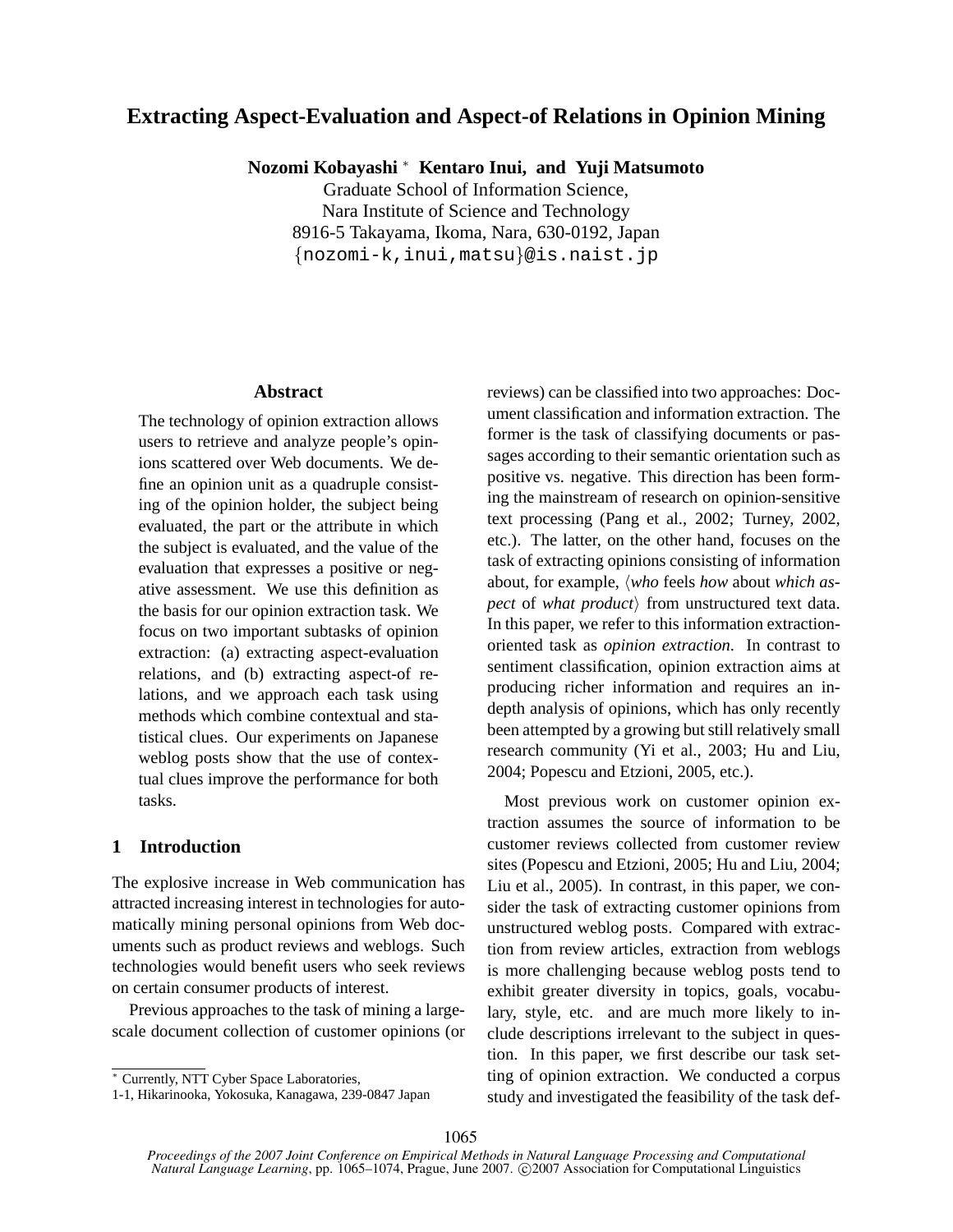inition by showing the statistics and inter-annotator agreement of our corpus annotation. Next, we show that the crucial body of the above opinion extraction task can be decomposed into two kinds of relation extraction, i.e. aspect-evaluation relation extraction and aspect-of relation extraction. For example, the passage "*I went out for lunch at the Deli and ordered a curry with chicken. It was pretty good*" has an aspect-evaluation relation  $\langle curry \text{ with }$ *chicken, was good*) and an aspect-of relation  $\langle The \rangle$ *Deli, curry with the chicken*). The former task can be regarded as a special type of predicate-argument structure analysis or semantic role labeling. The latter, on the other hand, can be regarded as bridging reference resolution (Clark, 1977), which is the task of identifying relations between definite noun phrases and discourse-new entities implicitly related to some previously mentioned entities.

Most of the previous work on customer opinion extraction, however, does not adopt the state-of-theart techniques in those fields, relying only on simple proximity-based or pattern-based methods. In this context, this paper empirically shows that incorporating machine learning-based techniques devised for predicate-argument structure analysis and bridging reference resolution improve the performance of both aspect-evaluation and aspect-of relation extraction. Furthermore, we also show that combining contextual clues with a common co-occurrence statistics-based technique for bridging reference resolution makes a significant improvement on aspectof relation extraction.

## **2 Opinion extraction: Task design**

Our present goal is to build a computational model to extract opinions from Web documents in such a form as: *Who* feels *how* on *which aspects* of *which subjects*. Given the passage presented in Figure 1, for example, the opinion we want to extract is: "*the writer* feels that *the colors* of *pictures* taken with *Powershot* (product) are *beautiful*." As suggested by this example, we consider it reasonable to start with an assumption that most evaluative opinions can be structured as a frame composed of the following constituents:

**Opinion holder** The person who is making an evaluation. An opinion holder is typically the first



Figure 1: Extraction of opinion units

person (the author). We say the opinion holder is unspecified if the opinion is mentioned as a rumor.

- **Subject** A named entity (product or company) of a given particular class of interest (e.g. a car model name in the automobile domain).
- **Aspect** A part, member or related object, or an attribute (of a part) of the subject on which the evaluation is made (*engine*, *size*, etc.)
- **Evaluation** An evaluative or subjective phrase used to express an evaluation or the opinion holder's mental/emotional attitude (*good, poor, powerful, stylish, (I) like, (I) am satisfied*, etc.)

According to this typology, the example in Figure 1 has six constituents, *the writer* (opinion holder), *Powershot* (subject), *pictures* (aspect), *colors* (aspect), *beautiful* (evaluation), *easy to grip* (evaluation), and constitute two units of opinions as presented in the right half of the figure. We call such a unit an *opinion unit*. In this paper, we only consider explicitly mentioned evaluative opinions as our targets of extraction, excluding opinions indirectly expressed through, for example, style or language choice from our scope.

Under this assumption, opinion extraction can be defined as a task of filling a fixed number of slots as above for each of the evaluations expressed in a given text collection. Two issues then immediately arise. First, it is necessary to make sure that the definition of the opinion units is clear enough for human annotators to be able to carry out the task with sufficient accuracy. Second, all the slots might not consist of simple expressions in that the filler of an aspect slot may have a hierarchical structure in itself. For example, "*the leather cover of the seats (of a car)*" refers to a part of a part of a car. In theory, such a hierarchical chain can be of any length, which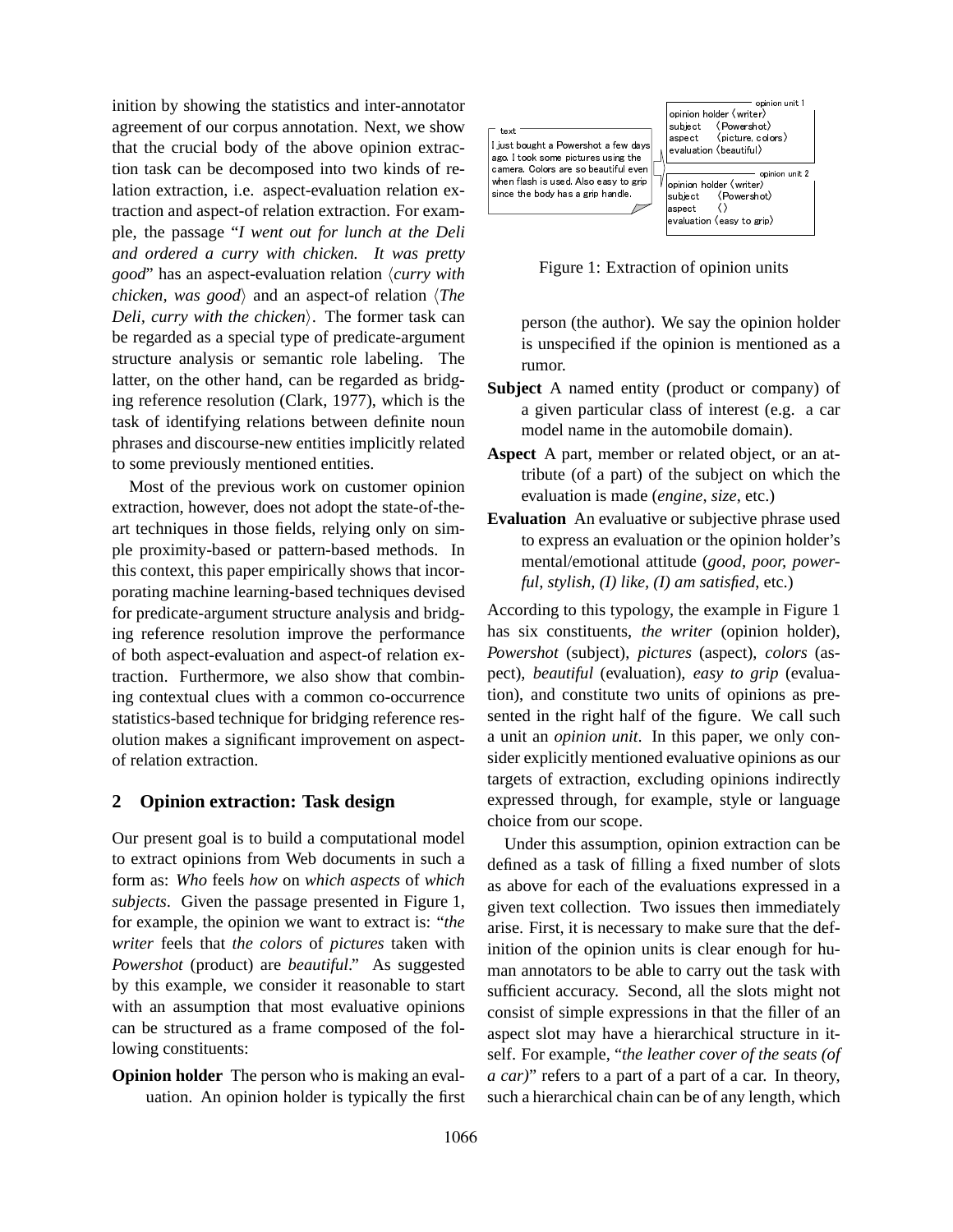may affect the feasibility of the task. For tackling these issues, we built a corpus annotated with the above sort of information and investigated the feasibility of the task.

## **2.1 Corpus study**

We first collected 116 Japanese weblog posts in the restaurant domain by randomly sampling from a collection of posts classified under the "gourmet" category on a major blog site: http://blog.livedoor.com/.

We asked two annotators to annotate them independently of each other following the above specification. The annotators first identified evaluative phrases, and then for each evaluative phrase judged whether it was concerning a particular subject (i.e. a restaurant) in the given domain. If judged yes, the annotators filled the opinion holder and subject slots obligatorily. The annotators filled the aspect slot only when its filler appeared in the document and identified the hierarchical relations between aspects if any (e.g. *noodle* and its *volume*). Note that, if a sentence has two or more evaluations, they have to make one opinion unit for each.

#### **2.1.1 Inter-annotator agreement**

We investigated the degree of inter-annotator agreement. In the task of identifying evaluations, one annotator  $A_1$  identified 450 evaluations while the other  $A_2$  identified 392, and 329 cases of them coincided. The two annotators did not identify the same number of evaluations, so instead of using kappa statistics, we use the following metric for measuring agreement as Wiebe et al. (2005) do:

 $agr(A_1||A_2) = \frac{\text{\# of tags agreed by } A_1 \text{ and } A_2}{\text{\# of tags annotated by } A_1}$ 

 $agr(A_1||A_2)$  was 0.73 and  $agr(A_2||A_1)$  was 0.83. The F1 measure of the agreement between the two was therefore 0.79, which indicate that humans can identify evaluation at a reasonable level.

Next, we investigated the inter-annotator agreement of the aspect-evaluation and subject-evaluation relations. Annotator  $A_1$  identified 328 relations, and A<sup>2</sup> identified 346 relations. 295 cases coincided, and  $agr(A_2||A_1)$  was 0.90 and  $agr(A_1||A_2)$  was 0.86 (F1 measure was 0.88). This shows that we obtained high consistency. Finally, for the subject-aspect and aspect-aspect relations, annotator  $A_1$  identified 296 relations, while  $A_2$  identified 293, 233 cases of which got agreement.  $agr(A_2||A_1)$  was 0.79

Table 1: Statistics of opinion-annotated corpus (Restaurant, Automobile, cellular phone and video game)

|                       |                   | Rest   | Auto   | Phone  | Game           |
|-----------------------|-------------------|--------|--------|--------|----------------|
| articles              |                   | 1,356  | 564    | 481    | 361            |
|                       | sentences         | 21,666 | 14,005 | 11,638 | 6,448          |
| # of opinion units    |                   | 4,267  | 1,519  | 1,518  | 775            |
| T                     | Asp-Eval          | 3,692  | 943    | 965    | 521            |
|                       | $Asp-Asp$         | 1,426  | 280    | 296    | 221            |
|                       | Subj-Asp          | 2,632  | 877    | 850    | 451            |
| П                     | Subj-Eval         | 575    | 576    | 553    | 243            |
|                       | Subj-Asp-Eval     | 2,314  | 736    | 768    | 351            |
|                       | Subj-Asp-Asp-Eval | 1,065  | 175    | 172    | 127            |
|                       | other             | 313    | 32     | 25     | 54             |
| Non-writer op. holder |                   | 95     | 17     | 22     | $\overline{c}$ |

and  $agr(A_1||A_2)$  was 0.80 (F1 measure was 0.79), which show that the human annotators can carry out the task at a reasonable accuracy. Based on this corpus study, we believe that our definitions of two relations are clear enough for constructing annotated corpus.

#### **2.1.2 Opinion-annotated corpus**

Based on these results, we collected a larger set of weblog posts in four domains: restaurant, automobile, cellular phone and video game. We then asked annotator  $A_1$  to annotate them in the same annotation scheme as above. The results are summarized in Table 1. *I* in the table shows the number of the identified opinion units and relations, and II shows the number of hierarchical chains of aspects. For example, "*Nokia 6800 has a nice color screen*" is counted as "Subj-Asp-Eval" since this example includes a subject "Nokia 6800", an aspect "color screen" and an evaluation "nice". "Other" indicates the number of the case where the length of hierarchical chains of aspects is three or more. One observation is that, for all the domains, 90 % of all the opinion units have a hierarchical chain of aspects whose length is two or less. From this, we can conclude that hierarchical chains longer than two are rare, and the problem is not so complicated, though they can be of any length in theory.

The row of "Non-writer op(inion) holder" at the bottom of Table 1 shows the number of opinion units whose opinion holder is *not* the writer of the weblog. This result indicates that when an evaluative expression is found, its opinion holder is highly likely to be the writer of the blogs. Therefore, we put aside the task of filling the opinion holder slot in this paper.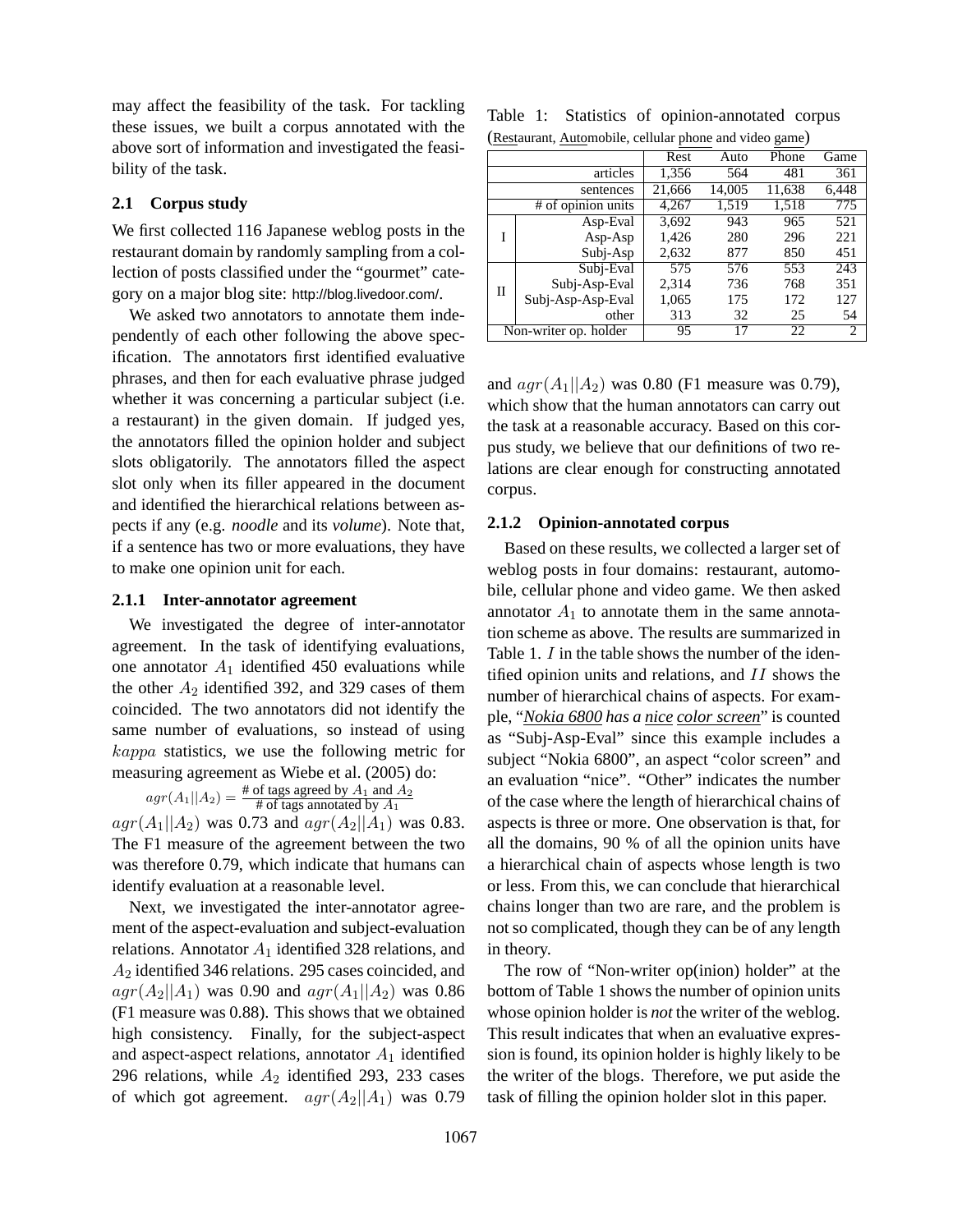## **2.2 Related work on task settings of opinion extraction**

There are several researches on customer opinion extraction. Hu and Liu (2004) considered the task of extracting *(Aspect, Sentence, Semantic-orientation)* triples in our terminology, where *Sentence* is the one that includes the *Aspect*, and *Semantic-orientation* is either positive or negative.

The notion of Evaluation in our term has also been introduced by previous work (Popescu and Etzioni, 2005; Tateishi et al., 2004; Suzuki et al., 2006; Kobayashi et al., 2005, etc.). For example, our previous paper (Kobayashi et al., 2005) addresses the task of extracting  $\langle \text{Subject,Aspect,Evaluate}\rangle$ . However, none of those papers reports on such an extensive corpus study as what we report in this paper. In addition, in this paper, we consider not only aspect-evaluation relations but also hierarchical chains of subject-aspect and aspect-aspect relations, which has never been addressed in previous work.

Open-domain opinion extraction is another trend of research on opinion extraction, which aims to extract a wider range of opinions from such texts as newspaper articles (Yu and Hatzivassiloglou, 2003; Kim and Hovy, 2004; Wiebe et al., 2005; Choi et al., 2006). To the best of our knowledge, one of the most extensive corpus studies in this field has been conducted in the MPQA project (Wiebe et al., 2005); while their concerns include the types of opinions we consider, they annotate newspaper articles, which presumably exhibit considerably different characteristics from customer-generated texts.

Though we do not discuss the problem of determining semantic orientation, we assume availability of state-of-the-art methods that perform this task (Suzuki et al., 2006; Takamura et al., 2006, etc.). The problem of determining semantic orientation will be solved by using these techniques, so we focus on the main issue: Extracting opinion units from given texts.

## **3 Method for opinion extraction**

Before designing a model for our opinion extraction task, it is important to note that aspect phrases are open-class expressions and tend to be heavily domain-dependent. In fact, according to our investigation on our opinion-annotated corpus, the number



Figure 2: The distributions of evaluation and aspect expressions in the four domains

of aspect types is nearly 3,200, and only 3% of them appear in two or more domains as shown in Figure 2. For evaluation expressions, on the other hand, the number of types is much smaller than that of aspect expressions, and 27% of them appear in multiple domains. This indicates that evaluation expressions are more likely to be used commonly across different domains compared with aspects.

To prove this assumption, we created a dictionary of evaluation expressions from customer reviews of automobiles (230,000 sentences in total) using the semi-automatic method proposed by Kobayashi et al. (2004). We expanded the dictionary by hand with external resources including publicly available ordinal thesauri. As a result, we collected 5,550 entries. According to our investigation of the coverage by the dictionary, 0.84 (restaurant), 0.88 (cellular phone), 0.91 (automobile), and 0.93 (video game) of the evaluations annotated in our corpus are covered by the dictionary. From this observation, we consider that it is reasonable to start opinion extraction with the identification of evaluation expressions. We therefore design the process of extracting  $\langle \text{Subject}, \rangle$ Aspect, Evaluation $\rangle$  as follows:

- **1. Aspect-evaluation relation extraction**: For each of the candidate evaluations that are selected from a given document by dictionary look-up, identify the target of the evaluation. Here the identified target may be a subject (e.g. *IXY (is well-designed)*) or an aspect of a subject (e.g. *the quality (is amazing)*). Hereafter, we use the term *aspect* to refer to both an aspect and a subject itself, since the subject can be regarded as the top element in the hierarchical chain of aspects.
- **2. Opinion-hood determination**: Judge whether or not the obtained pair  $\langle$  aspect, evaluation $\rangle$  is an expression of an opinion by considering the given context. If it is judged yes, go to step3; otherwise, return to step 1 with a new candidate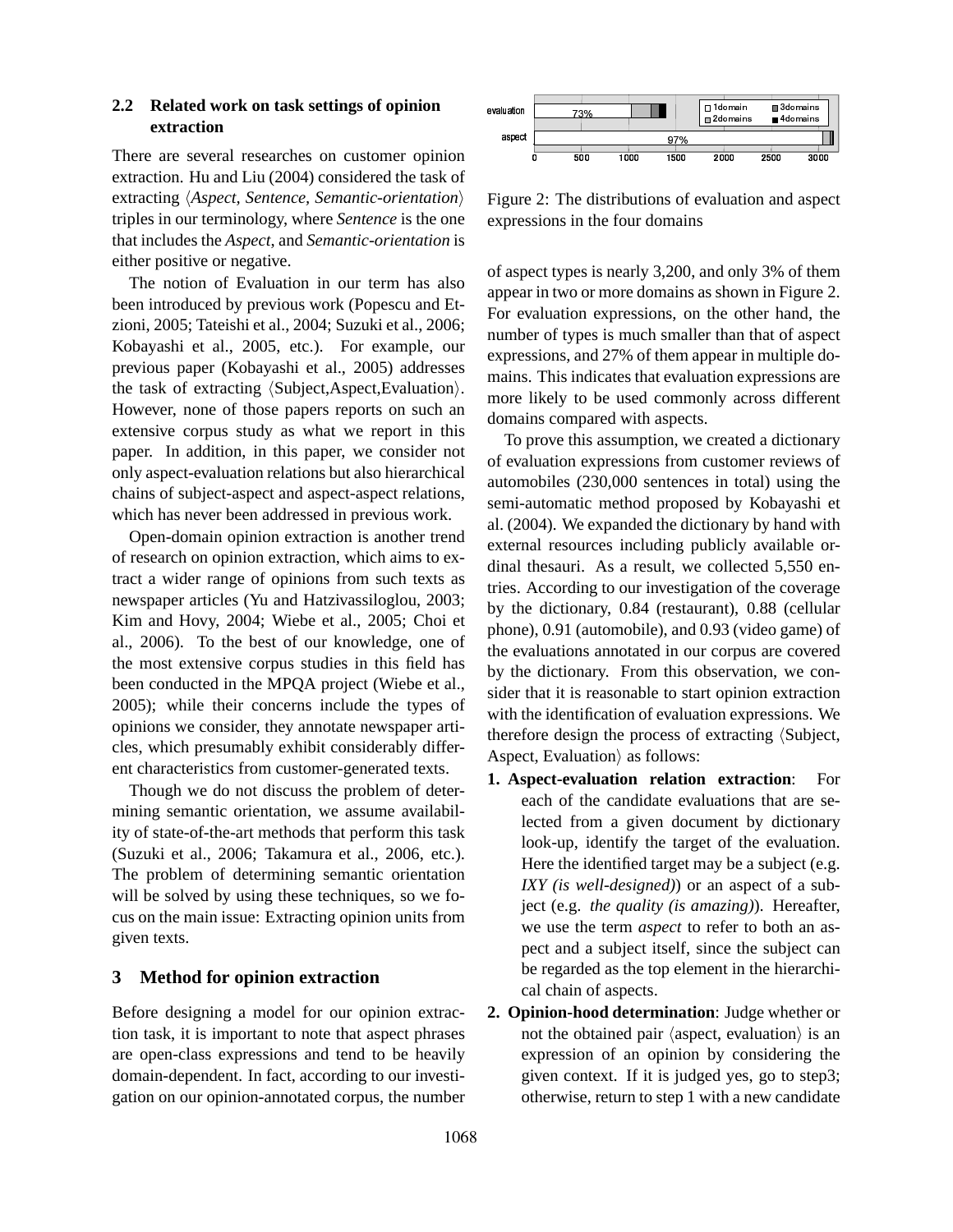evaluation expression.

**3. Aspect-of relation extraction**: If the identified aspect is not a subject, search for its antecedent, i.e. an expression that is a higher aspect or a subject of the current aspect. Repeat step 3 until reaching a subject or no parent is found.

#### **3.1 Related work on opinion extraction**

A common approach to the customer opinion extraction task mainly uses simple proximity- or patternbased techniques. For example, Tateishi et al. (2004) implement five syntactic patterns and Popescu et al. (2005) use ten syntactic patterns. Such an approach is limited in two respects. First, it assumes the availability of a list of potential aspect expressions as well as evaluation expressions; however creating such a list of aspects for a variety of domains can be prohibitively expensive because of the domain dependency of aspect expressions. In contrast, our method does not require any aspect lexicon.

Second, their approach lacks the perspective of viewing aspect-evaluation extraction as a specific type of predicate-argument structure analysis, i.e. the task of identifying the arguments of a given predicate in a given text, and fails to benefit from the state-of-the-art techniques of this rapidly growing field. The syntactic patterns used in their research are analyzed by a dependency parser, however, aspect-evaluation relations appear in diverse syntactic patterns, which cannot be easily captured by a handful of manually devised rules.

An exception is the model reported by Kanayama et al.(2004), which uses a component of an existing MT system to identify the "aspect" argument of a given "evaluation" predicate. However, the MT component they use is not publicly available, and even if it were, it would be difficult to apply it to tasks in hand due of the opaqueness of its mechanism. Our approach aims to develop a more generally applicable model of aspect-evaluation extraction.

In open-domain opinion extraction, some approaches use syntactic features obtained from parsed input sentences (Choi et al., 2006; Kim and Hovy, 2006), as is commonly done in semantic role labeling. Choi et al. (2006) address the task of extracting opinion entities and their relations, and incorporate syntactic features to their relation extraction model. Kim and Hovy (2006) proposed a method for extracting opinion holders, topics and opinion words, in which they use semantic role labeling as an intermediate step to label opinion holders and topics. However, these approaches do not address the task of extracting aspect-of relations and make use of syntactic features only for labeling opinion holders and topics. In contrast, as we describe below, we find the significant overlap between aspectevaluation relation extraction and aspect-of relation extraction and apply the same approach to both tasks, gaining the generality of the model.

Aspect-of relations can be regarded as a sub-type of bridging reference (Clark, 1977), which is a common linguistic phenomenon where the referent of a definite noun phrase refers to a discourse-new entity implicitly related to some previously mentioned entity. For example, we can see a relation of bridging reference between "*the door*" and "*the room*" in "*She entered the room. The door closed automatically.*" A common approach is to use cooccurrence statistics between the referring expression (e.g. "*the door*" in the above example) and the related entity ("*the room*") (Bunescu, 2003; Poesio et al., 2004). Our approach newly incorporates automatically induced syntactic patterns as contextual clues into such a co-occurrence model, producing significant improvements of accuracy.

#### **3.2 Our approach**

Now we describe our approach to aspect-evaluation and aspect-of relation extraction. The key idea is to combine the following two kinds of information using a machine learning technique for both tasks.

**Contextual clues:** Syntactic patterns such as

 $\langle Aspect \rangle$ -ga VP-te,  $\langle Evaluation \rangle$ <br> $\langle Aspect \rangle$ -NOM VP-CONJ  $\langle Evaluation \rangle$  $VP$ -CONJ  $\langle Evaluation \rangle$ which matches such a sentence as

> h*sekkyaku*i*-ga kunrens-aretei-te* h*kimochiyoi*i  $\langle service \rangle$ -NOM *be trained*-CONJ  $\langle feel \textit{comfortable} \rangle$ (*The waiters were well-trained, so I felt comfortable*.)

are considered to be useful for extracting relations between slot fillers when they appear in a single sentence (Here,  $\langle \rangle$  indicates a slot filler). We employ a supervised learning technique to search for such useful syntactic patterns.

# **Context-independent statistical clues:** Statistics

such as aspect-aspect and aspect-evaluation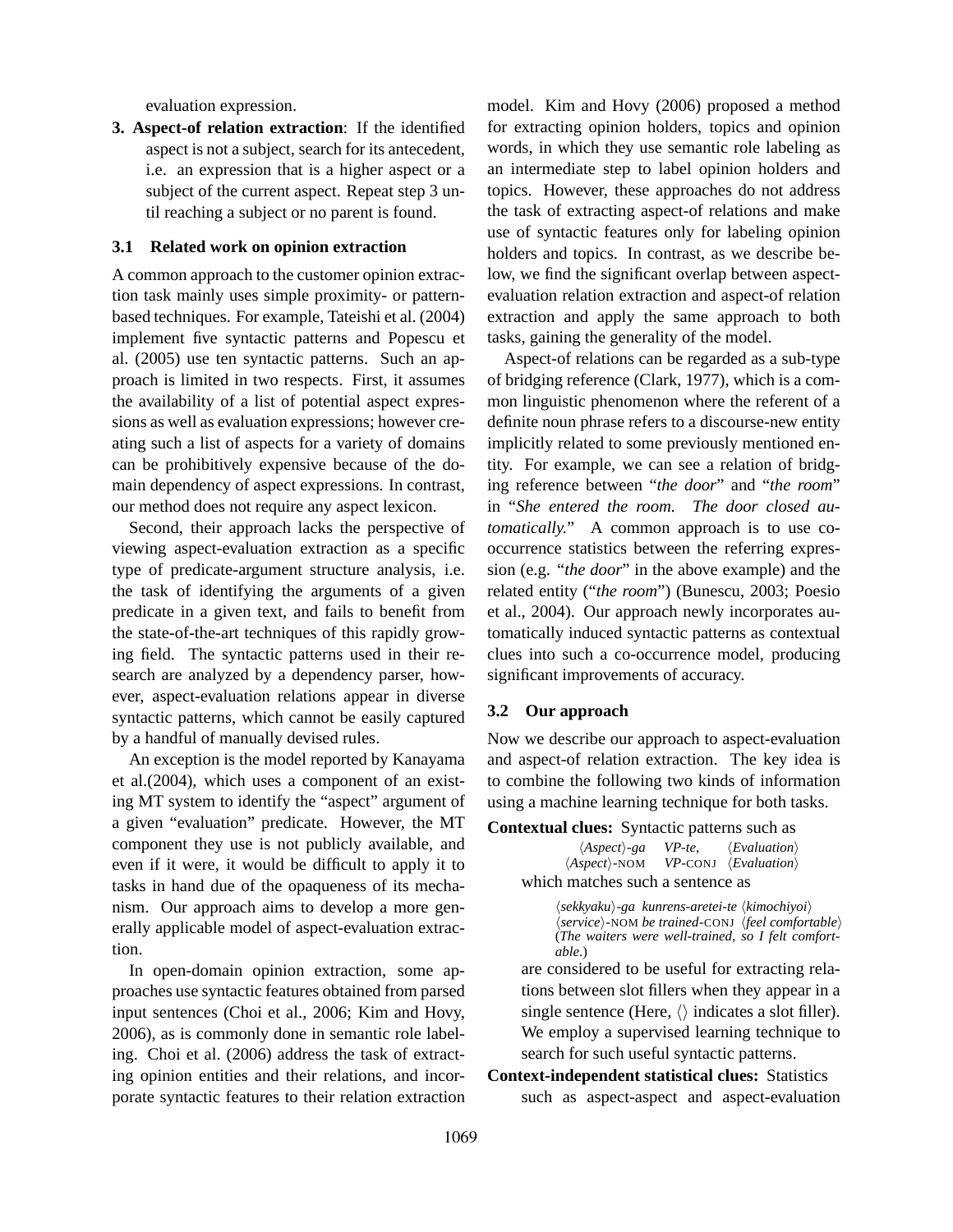

Figure 3: Representation of input data

co-occurrences are expected to be useful. We obtain such statistical clues automatically from a large collection of raw documents.

In what follows, we describe our method for aspect-evaluation. The aspect-of relation extraction is done in an an analogous way.

#### **3.2.1 Supervised learning of contextual clues**

Let us consider the problem of searching for the aspect of a given evaluation expression  $t$ . This problem can be decomposed into binary classification problems of deciding whether each pair of candidate aspect  $c$  and target  $t$  is in an aspect-evaluation relation or not. Our goal is to learn a discrimination function for this classification problem. If such a function is obtained, we can identify the most likely candidate aspect simply by selecting the best scored  $c$ -t pair and, if its score is negative for all possible candidates, we conclude that  $t$  has no corresponding aspect in the candidate set.

For finding syntactic patterns that extract an aspect  $c$  starting with an evaluation  $t$ , we first represent all the sentences in the annotated corpus that has both an aspect and its evaluation, as shown in Figure 3. A sentence is analyzed by a dependency parser, then the dependency tree is converted so as to represent the relation between content words clearly and to attach other information (such as POS labels and other morphological features of content words and the functional words attached to the content words) as shown in the lower part of Figure 3. Among various classifier induction algorithms for tree-structured data, in our experiments, we have so far examined Kudo and Matsumoto (2004)'s algorithm, packaged as a free software named *BACT*.

F) matically acquires structured features and allows us Given a set of training examples represented as ordered trees labeled either positive or negative class, this algorithm learns a list of weighted decision stumps as a discrimination function with the Boosting algorithm. Each decision stump is associated with tuple  $\langle s, l, w \rangle$ , where s is a subtree appearing in the training set,  $l$  a label, and  $w$  a weight of this pattern. The strength of this algorithm is that it autoto analyze the utility of features.

> Given a  $c$ - $t$  pair in an annotated sentence, tree encoding of this sentence is done as follows: First, we use a dependency parser to obtain a dependency tree as in Figure 3 (a). We assume "*kêki* (*cake*)" as the candidate aspect c and "*oishii* (*delicious*)" as the target evaluation  $t$ . We then find the path between  $t$ and c together with their daughter nodes. For example, the node "*Darling-no* (*Darling's*)" is kept since it is a daughter of c. Then, all the content words are abstracted to either of the class types, evaluation, aspect or node, that is,  $c$  is renamed as "aspect",  $t$  as "evaluation" and all other content words as "node". Other information of a content word and the information of functional words attaching to the content word are represented as the leaf nodes as shown in Figure 3 (b). The features used in our experiments are summarized in Table 2.

> We apply the same method to the aspect-of relation extraction by replacing the "evaluation" label as the second "aspect" label.

#### **3.3 Context-independent statistical clues**

We also introduce the following two kinds of statistical clues.

**i. Co-occurrences of aspect-evaluation/aspectaspect:** Among various ways to estimate the strength of association (e.g. the number of hits returned from a search engine), in our experiments, we extracted aspect-aspect and aspect-evaluation co-occurrences in 1.7 million weblog posts using the patterns " $\langle$ aspect $\rangle$  *ga/wa/mo*  $\langle$  evaluation $\rangle$  $(\langle aspect\rangle is (subject-market) \langle evaluation\rangle)"$  and "(aspect\_A) *no* (aspect\_B) ga/wa ((aspect\_B) *of*  $\langle$ aspect A $\rangle$  *is*)". To avoid the data sparseness problem, we use Probabilistic Latent Semantic Indexing (PLSI) (Hofmann, 1999) to estimate conditional probabilities  $P(Aspect|Evaluation)$  and  $P(Aspect \_A|Aspect \_B)$ . We then incorporate the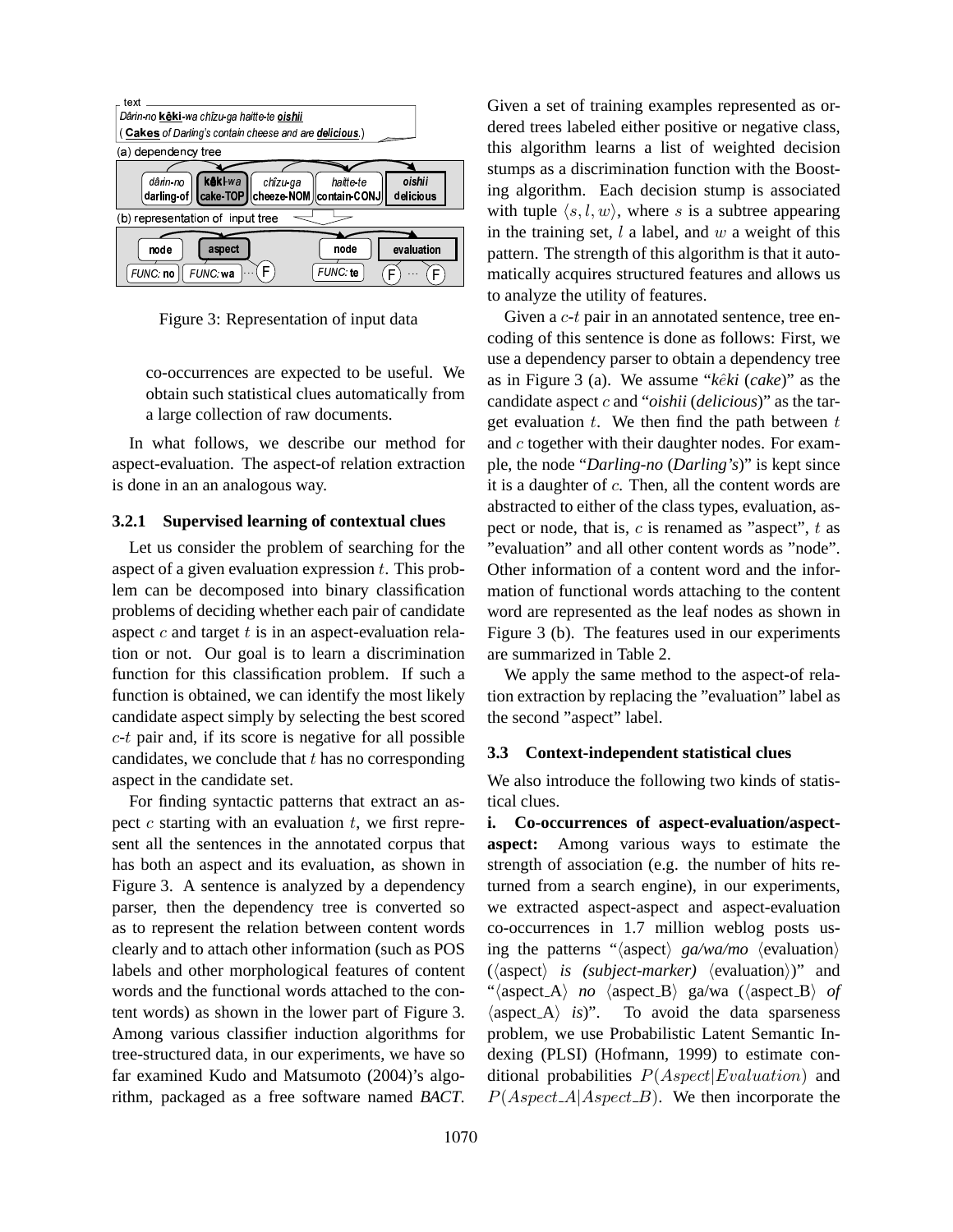information of these probability scores into the learning model described in 3.2 by encoding them as a feature that indicates the relative score rank of each candidate in a given candidate set (see Table 2). **ii. Aspect-hood of candidate aspects:** Aspect-hood is an index of the degree that measures how plausible a term is used as an aspect within a given domain. We consider that a phrase directly co-occurred with a subject often is likely to be an aspect of the subject, and extract the expression  $X$  which appears in the form "*Subject no X* (*X of Subject*)" and the expression Y which appears in the form "X *no* Y". We calculate the aspect-hood of the expressions  $X$  and Y by the pointwise mutual information. This score is also used as a features (see Table 2).

## **3.4 Intra-/inter-sentential relation extraction**

Syntactic pattern induction as described in 3.2.1 can apply only when an aspect-evaluation (or aspect-of) relation appears in a single sentence. We therefore build a separate model for inter-sentential relation extraction, which is carried out after intra-sentential relation extraction.

1) Intra-sentential relation identification: Given a target evaluation (or aspect), select the most likely candidate aspect  $c^*$  within the target sentence with the intra-sentential model described in 3.2.1. If the score of  $c^*$  is positive, return  $c^*$ ; otherwise, go to the inter-sentential relation extraction phase.

2) Inter-sentential relation identification: Search for the most likely candidate aspect in the sentences preceding the target evaluation (or aspect). This task can be regarded as a zero-anaphora resolution problem. For this purpose, we employ the supervised learning model for zero-anaphora resolution proposed by (Iida et al., 2003).

## **3.5 Opinion-hood determination**

Evaluation phrases do not always extract correct opinion units in a given domain. Consider an example from the digital camera domain, "*The weather was good. so I went to the park to take some pictures*". "*good*" expresses the evaluation for "*the weather*", but "*the weather*" is not an aspect of digital cameras. Therefore,  $\langle$ *the weather, good* $\rangle$  is not an opinion in the digital camera domain. We can consider a binary classification task of judging whether the obtained opinion unit is a real opinion or not in a given domain. In this paper, we conduct a preliminary experiment which uses the opinion-hood determination model learned by Support Vector Machines. We conduct the model using our opinionannotated corpus. The positive examples are aspectevaluation pairs annotated in the corpus. The negative examples are artificially generated as follows: We first identify the expression in the evaluation dictionary that appear in our annotated corpus. We then apply the above aspect-evaluation extraction method and get the most plausible candidate aspect. The result is regarded as a negative example if the extracted aspect is not the true aspect. The features we used in our experiments are summarized in Table 2.

## **4 Experiments**

We conducted experiments with our Japanese opinion-annotated corpus to empirically evaluate the performance of our approach. In these experiments, we separately evaluated the models of aspectevaluation relation extraction, aspect-of relation extraction, and opinion-hood determination.

## **4.1 Common settings**

We chose 395 weblog posts in the restaurant domain from our opinion-annotated corpus described in 2.1, and conducted 5-fold cross validation on that dataset. As preprocessing, we analyzed this corpus using the Japanese morphological analyzer *ChaSen*<sup>1</sup> and the Japanese dependency structure analyzer *CaboCha*<sup>2</sup> .

## **4.2 Models**

The results are summarized in Tables 3 and 4. We evaluated the results by recall  $R$  and precision  $P$  defined as follows

$$
R = \frac{\text{correctly extracted relations}}{\text{total number of relations}},
$$
  

$$
P = \frac{\text{correctly extracted relations}}{\text{total number of relations found by the system}}.
$$

Note that, in aspect-of relations, we permit  $\langle A, C \rangle$ to be correct when the data includes the chain of aspect-of relations  $\langle A,B \rangle$  and  $\langle B,C \rangle$ . Therefore, we merged the intra- and inter-sentential results as shown in Table 4.

<sup>1</sup> http://chasen.naist.jp/

<sup>2</sup> http://chasen.org/˜taku/software/cabocha/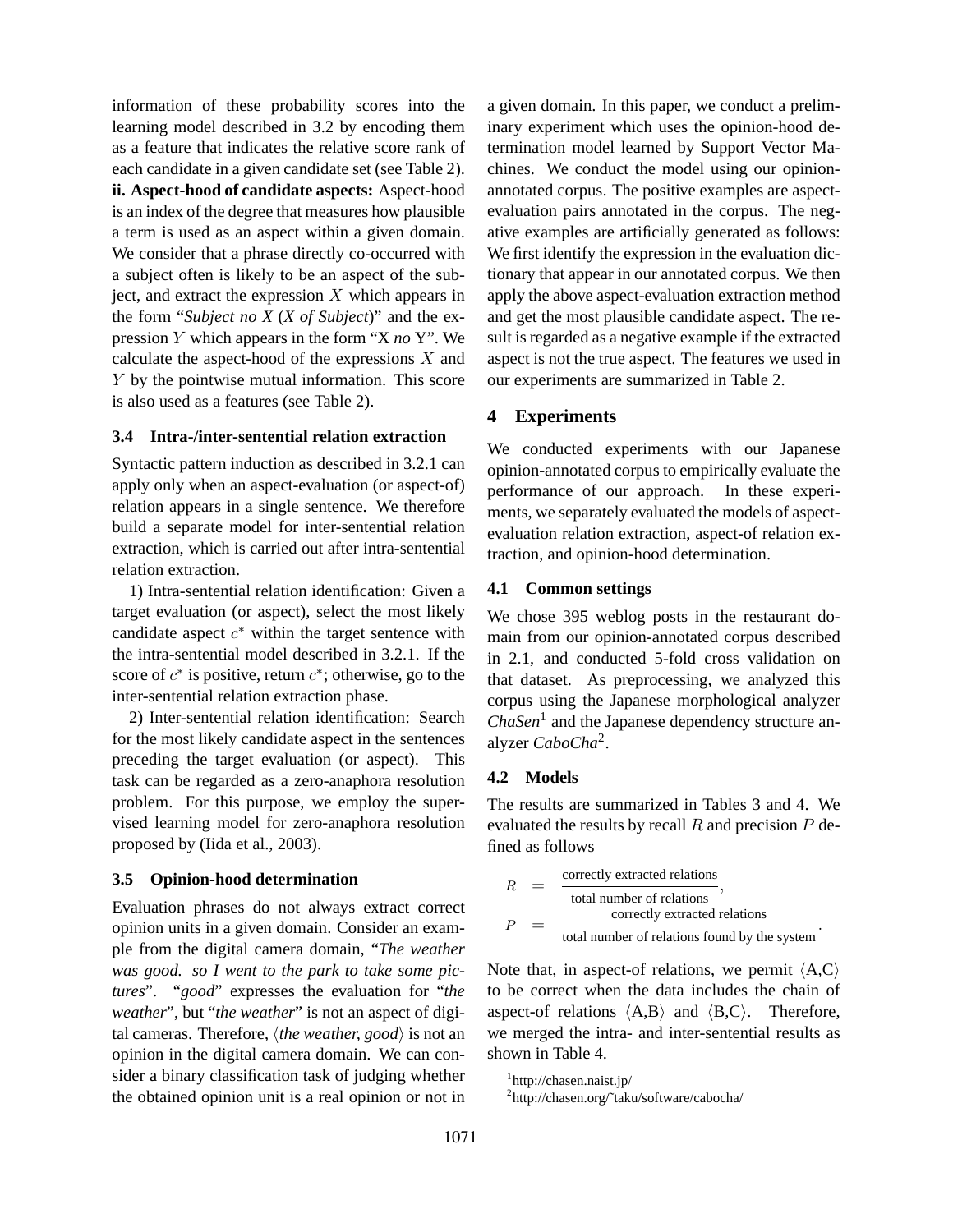Table 2: Feature list: t denotes a given target (evaluation or aspect) and  $c$  a candidate

| Features for contextual clues |  |  |  |
|-------------------------------|--|--|--|
|                               |  |  |  |

- Position of  $c / t$  in the sentence (beginning, end, other)
- Base phrase distance between c and  $t$  (1, 2, 3, 4, other) • Whether  $c$  and  $t$  has a immediate dependency relation
- 
- Whether  $c$  precedes  $t$
- Whether  $c$  appears in a quoted sentence • Part-of-speech of  $c/t$
- Suffix of  $c$  (*-sei*, *-sa* (*-ty*), etc.)
- Character type of c (*English*, *Chinese*, *Katakana*, etc.)
- Semantic class of c derived from *Nihongo Goi Taikei* (Ike-
- hara et al., 1997).

Features for statistical clues

- Co-occurrence score rank of  $c$  (1st, 2nd, 3rd, 4th, other)
- Aspect-hood score rank of  $c$  (1st, 2nd, 3rd, 4th, other)

The *Contextual* and *Contextual+statistics* models are our proposed models where the former uses only contextual clues (3.2.1) and the latter uses both contextual and statistical clues. We prepared two baseline models, one for each of the above tasks. The *Pattern* model (in Table 3) simulates the patternbased method proposed by Tateishi at al. (2004), which uses the following patterns: " $\langle$ Aspect $\rangle$  caseparticle  $\langle$ Evaluation $\rangle$ " and " $\langle$ Evaluation $\rangle$  syntactically depends on  $\langle$ Aspect $\rangle$ ". The *Co-occurrence* model (in Table 4) simulates the co-occurrence statistics-based model used in bridging reference resolution (Bunescu, 2003): For an aspect expression, we select the nearest candidate that has the highest positive score of the pointwise mutual information regardless of its occurrence (i.e. interor intra-sentential). Comparing the *Pattern* (*Cooccurrence*) model with the *Contextual* model shows the effects of the supervised learning with contextual clues, while comparison of the *Contextual* and *Contextual+statistics* models shows the joint effect of combining contextual and statistical clues.

#### **4.3 Results and discussions**

As for the aspect-evaluation relation extraction, concerning the intra-sentential cases, we can see that the models using the contextual clues show nearly 10% improvement in both precision and recall. This indicates that the machine learning-based method has a great advantage over the pattern-based approach. Similar results are seen in aspect-of relation extraction. The models using the contextual clues achieved more than 10% improvement in pre-

Table 3: The results of aspect-evaluation relation

|                |   | intra-sent.                | inter-sent.  |
|----------------|---|----------------------------|--------------|
| Patterns       | P | 0.56(432/774)              |              |
|                | R | 0.53(432/809)              |              |
| Contextual     | P | 0.70(504/723)              | 0.13(46/360) |
|                | R | 0.62(504/809)              | 0.17(46/274) |
| Contextual     | P | $\overline{0.72(502/694)}$ | 0.14(53/389) |
| $+$ statistics | R | 0.62(502/809)              | 0.19(53/274) |

|                       | precision      | recall         |
|-----------------------|----------------|----------------|
| Co-occurrence         | 0.27(175/682)  | 0.17(175/1048) |
| Contextual            | 0.44(458/1047) | 0.44(458/1048) |
| Contextual+statistics | 0.45(474/1047) | 0.45(474/1048) |

cision and 20% improvement in recall over the cooccurrence statistics-based model. We can say that contextual clues are also useful in aspect-of relation extraction. In comparing the Contextual and Contextual+statistics models, on the other hand, we could get only a slight improvement, which indicates that we need to estimate the statistical clues more precisely. We found that the unsophisticated estimation of the statistical clues was a major source of errors in aspect-of relation extraction, however, this estimation is not so easy since the correct expressions are appeared only once in large data. We are seeking efficient ways to avoid data sparseness problem (e.g. categorize the aspects).

In the aspect-evaluation relation extraction, we evaluated the results against the human annotated gold-standard in a strict manner. However, according to our error analysis, some of the errors can be regarded as correct for some real applications. In the following example, a relation annotated by the human is "*aji (taste)*, *koi-me (strong)*".

*misoshiru-wa*  $\langle aji \rangle$ -ga  $\langle koi-me \rangle$ *miso soup-TOP*  $\langle \textit{taste} \rangle$ *-NOM*  $\langle \textit{strong} \rangle$ (*The taste of the miso soup is strong*.)

However, there is no harm to consider that "*misoshiru (miso soup)*, *koi-me (strong)*" is also correct. If we judge these cases as correct, the Proposed models achieve nearly 0.8 precision and 0.7 recall, and the baseline model also get 7 % improvement (precision 0.63 and recall 0.6). Based on this result, we consider that we achieved reasonable performance in intra-sentential aspect-evaluation relation extraction.

As Table 3 shows, inter-sentential relation extraction achieved very poorly. In the case of inter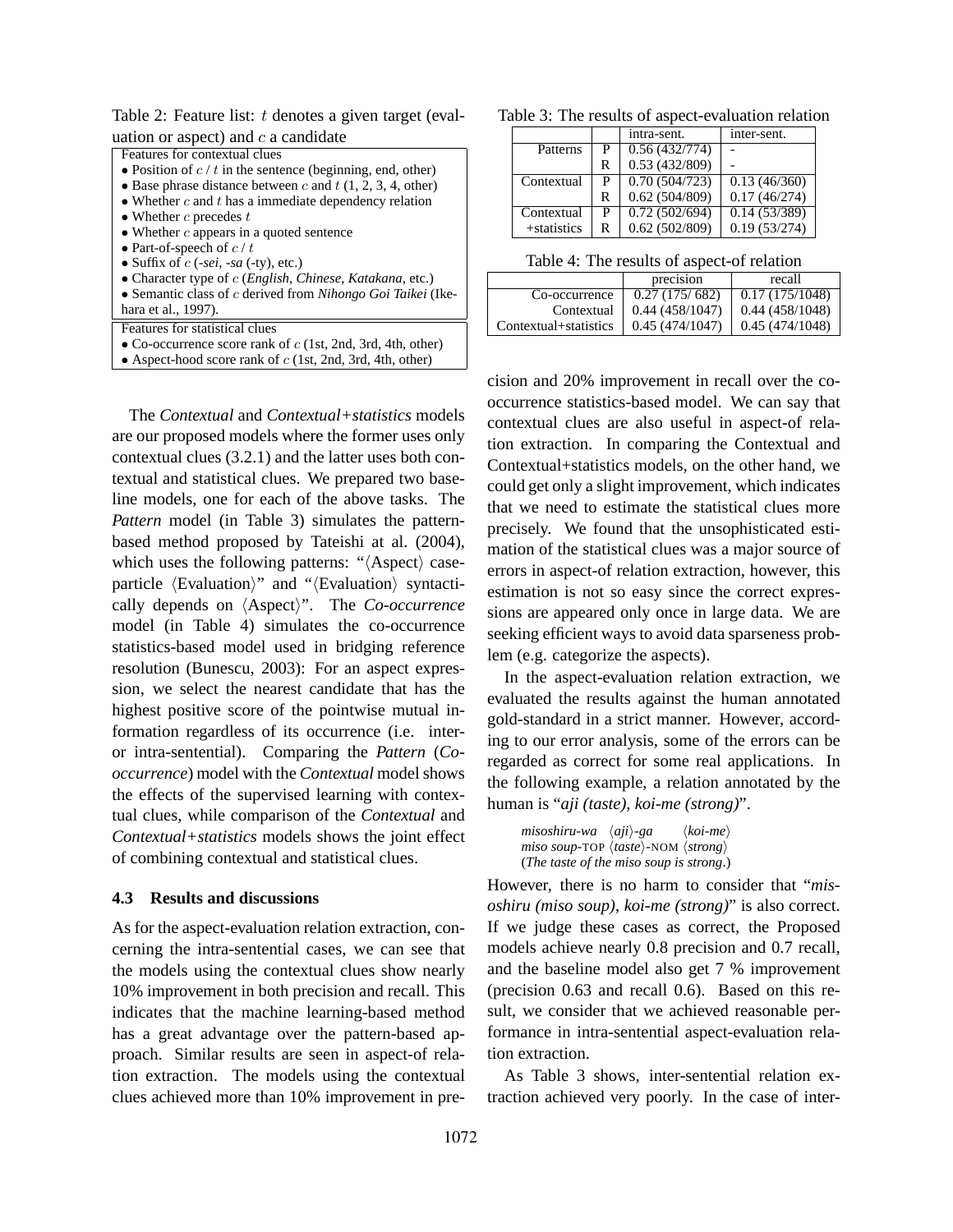sentential relations, our model tends to rely heavily on the statistical clues, because syntactic pattern features cannot be used. However, our current method for estimating co-occurrence distributions is not sophisticated as we discussed above. We need to seek for more effective use of large scale domain dependent data to obtain better statistics.

We also conducted a preliminary test of the opinion-hood determination model using the features used in aspect-evaluation relation extraction. As a result, we got 0.5 precision and 0.45 recall. Opinion-hood determination problem includes two decisions: whether the evaluation candidate is an opinion or not, and whether the opinion is related to the given domain if the evaluation candidate is an opinion. We plan to use various features known to be effective in the sentence subjectivity recognition task. This task involves challenging problems. For example, sentence (1) includes the writer's evaluation on *shrimps* served at a particular restaurant. In contrast, very similar sentence (2) does not express evaluation since it is a generic description of the writer's taste.

- (1) *watashi-wa konomise-no ebi-ga suki-desu I the restaurant shrimp like* (*I like shrimps of the restaurant*.)
- (2) *watashi-wa ebi-ga suki-desu I shrimps like*

(*I like shrimps*.)

Thus we need to conduct further investigation in order to resolve this kind of problems.

#### **4.4 Portability of intra-sentential model**

We next evaluated effectiveness of the contextual clues learned in the domains to other domains by testing a model trained on the certain domains to other domain. We selected two new domains, cellular phone and automobile, and annotated 290 weblog posts in each domain. For the restaurant domain, we randomly selected 290 posts from the previously mentioned our annotated corpus. We then divide each data set to a training set and a test set so that we had the same amount of training data for each domain. Then we trained a model on the data for each domain, and applied it to each of the three set of data. Table 5 shows the results of the experiment. Compared with the model trained on the same domain, the models trained on different domains exhibited almost comparable performance. This in-

Table 5: Comparing intra-sentential models among three domains (upper: aspect-eval, lower: aspect-of)

| unce domains (upper. aspect-eval, lower. aspect-or) |   |               |                |                            |  |  |  |
|-----------------------------------------------------|---|---------------|----------------|----------------------------|--|--|--|
| test                                                |   | restaurant    | cellular phone | automobile                 |  |  |  |
| same                                                | P | 0.72(502/694) | 0.75(522/693)  | 0.76(562/738)              |  |  |  |
| dom.                                                | R | 0.62(502/809) | 0.63(522/833)  | 0.65(562/870)              |  |  |  |
| other                                               | P | 0.73(468/638) | 0.72(517/710)  | 0.74(565/768)              |  |  |  |
| dom                                                 | R | 0.58(468/809) | 0.62(517/833)  | 0.65(565/870)              |  |  |  |
| same                                                |   | 0.43(139/321) | 0.62(139/224)  | 0.66(185/280)              |  |  |  |
| dom.                                                | R | 0.59(139/234) | 0.60(139/230)  | 0.66(185/279)              |  |  |  |
| other                                               | P | 0.42(124/293) | 0.53(138/260)  | $\overline{0.59(195/329)}$ |  |  |  |
| dom                                                 | R | 0.52(124/234) | 0.60(138/230)  | 0.70(195/279)              |  |  |  |

dicates that the contextual clues learned in other domains are effective in another domain, showing the cross-domain portability of our intra-sentential model.

## **5 Conclusion**

In this paper, we described our opinion extraction task, which extract opinion units consisting of four constituents. We showed the feasibility of the task definition based on our corpus study. We consider the task as two kinds of relation extraction tasks, aspect-evaluation relation extraction and aspect-of relation extraction, and proposed a machine learning-based method which combines contextual clues and statistical clues. Our experimental results show that the model using contextual clues improved the performance for both tasks. We also showed domain portability of the contextual clues.

#### **References**

- R. Bunescu. 2003. Associative anaphora resolution: a webbased approach. In *Proceedings of the EACL Workshop on The Computational Treatment of Anaphora*, pages 47–52.
- Y. Choi, E. Breck, and C. Cardie. 2006. Joint extraction of entities and relations for opinion recognition. In *Proceedings of the Conference on Empirical Methods in Natural Language Processing* (*EMNLP*), pages 431–439.
- H. H. Clark. 1977. *Bridging. Thinking: readings in cognitive science*. Cambridge : Cambridge University Press.
- T. Hofmann. 1999. Probabilistic latent semantic indexing. In *Proceedings of the 22nd Annual ACM Conference on Research and Development in Information Retrieval* (*SIGIR*), pages 50–57.
- M. Hu and B. Liu. 2004. Mining and summarizing customer reviews. In *Proceedings of the Tenth International Conference on Knowledge Discovery and Data Mining* (*KDD*), pages 168–177.
- R. Iida, K. Inui, H. Takamura, and Y. Matsumoto. 2003. Incorporating contextual cues in trainable models for coreference resolution. In *Proceedings of the EACL Workshop on The Computational Treatment of Anaphora*, pages 23–30.